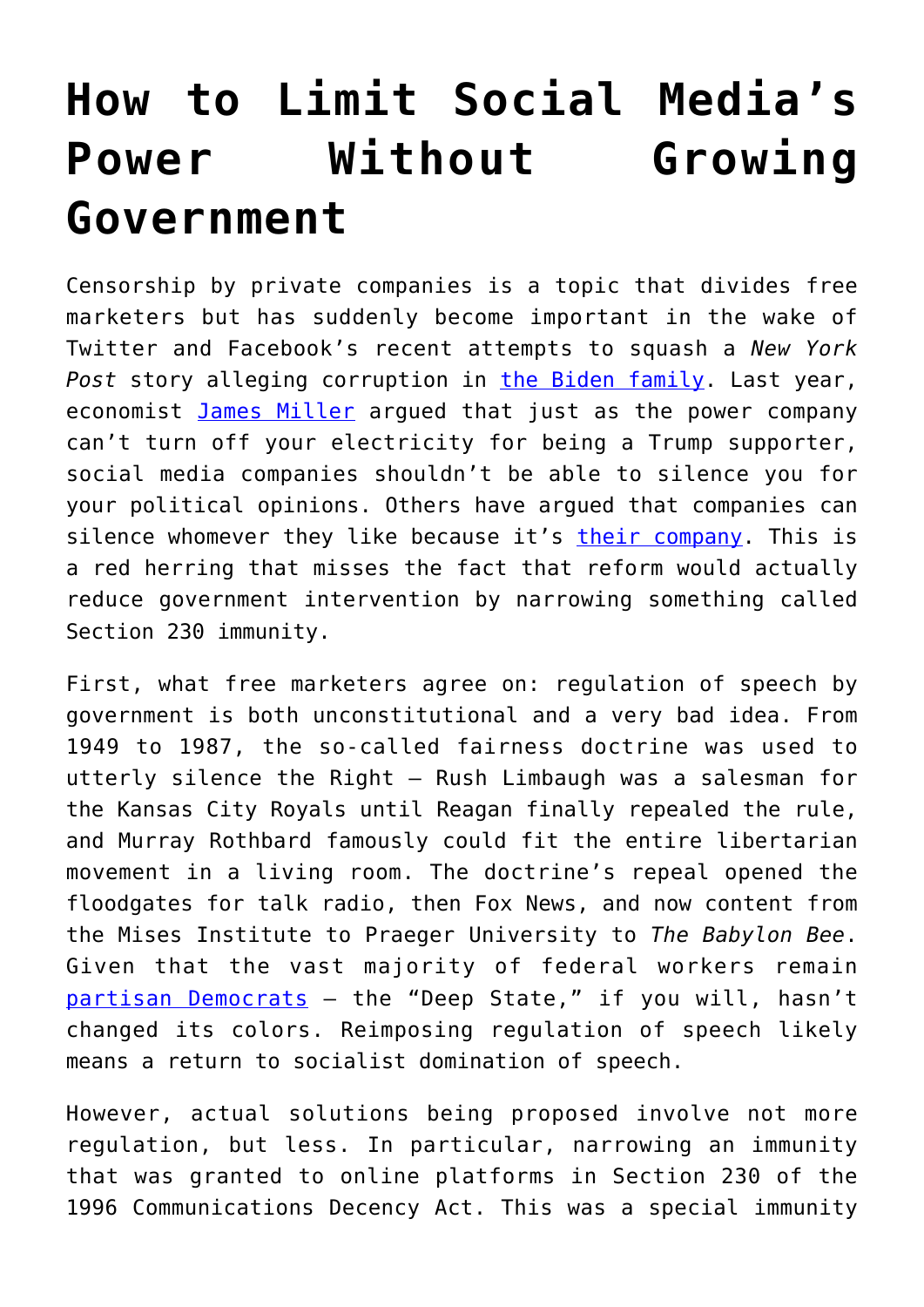from liability for user-posted content so long as the company was acting as a platform open to all comers – think "common carrier" rules like with the phone company.

Ironically, an original selling point of Section 230 was to prevent censorship by creating a safe harbor so companies could let people express themselves online. And that's how Section 230 worked for the first twenty years, on the understanding that active censorship would convert an online platform into a publisher with the same liability exposure as, say, a newspaper.

From a business perspective, this platform-publisher distinction was existential for social media companies. Because liability exposure would mean either ruinous lawsuits for crazy things users say, or it would require an army of content-moderating lawyers to meticulously preapprove the 500 million tweets per day that are sent [on Twitter.](https://www.internetlivestats.com/twitter-statistics/) This meant, up until 2016, that social media companies were very careful to maintain a hands-off policy, allowing essentially all legal speech so they wouldn't lose that shield.

This started changing in 2016, as progressive pressure was brought against social media companies for the sin of giving voice to conservatives during the Brexit referendum, followed soon after by Donald Trump's election victory. Meanwhile, individual judges increasingly interpreted 230 more broadly as permitting [censorship at will.](https://www.nationalreview.com/news/clarence-thomas-suggests-section-230-immunities-applied-too-broadly-to-tech-companies/) In fact, European regulators actually started requiring censorship for any speech individual regulators personally regarded as too [right-wing.](https://ec.europa.eu/commission/presscorner/detail/en/qanda_20_1135) This, unfortunately, built a broad censorship capability in social media companies.

Given the existential importance of the shield, social media companies started gradually demonetizing users so they couldn't earn money on their channels. They moved on to outright bans, again starting gradually by banning intentionally provocative users like former *Breitbart* editor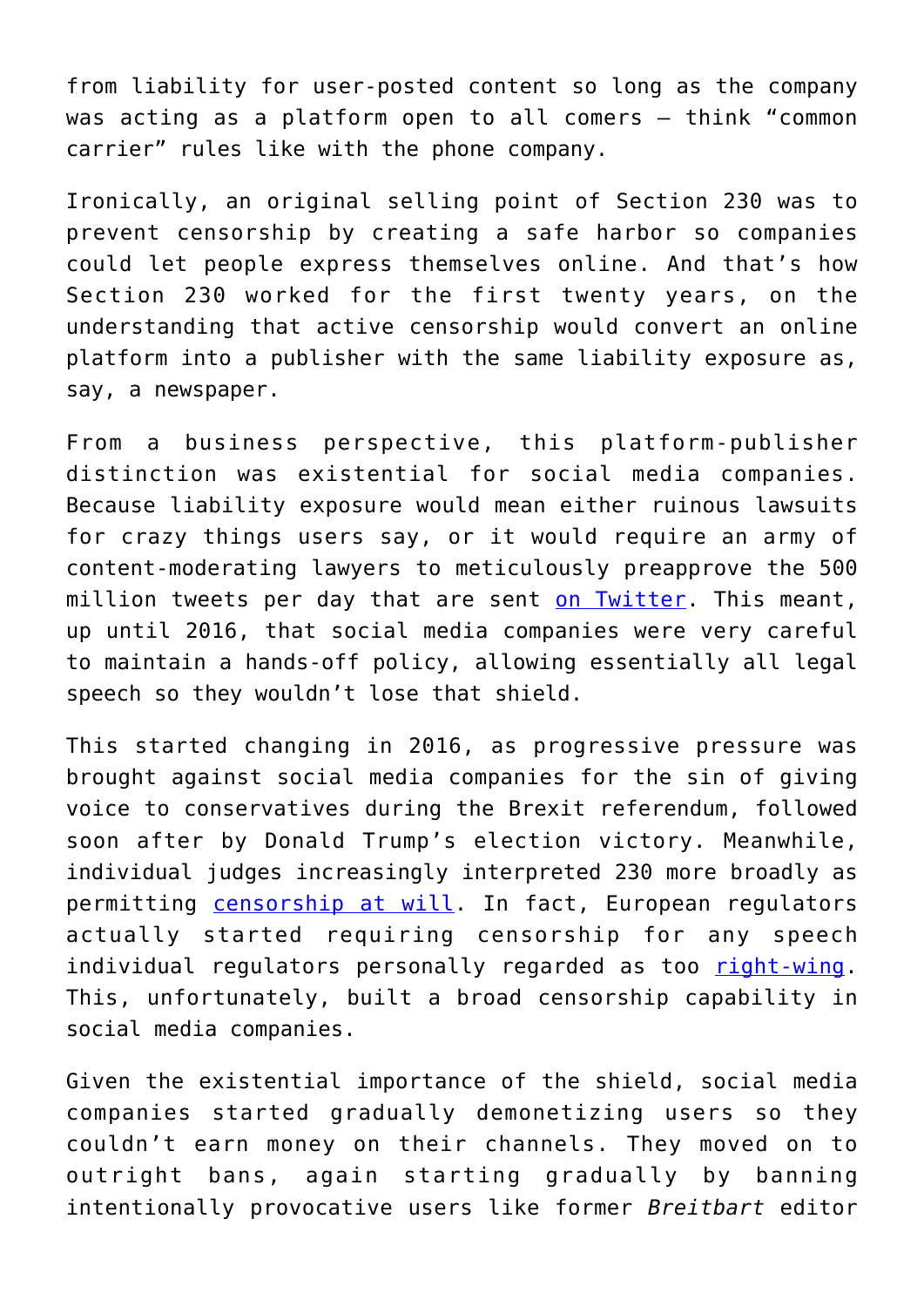Milo Yiannopolos and Alex Jones of Infowars, and now on to increasingly mainstream users, including, last week, the largest conservative newspaper in the U.S., the *New York Post*.

Because a divided Congress won't rewrite 230, practical reform involves narrowing 230 immunities so that egregious censorship becomes, once again, a bad choice for social media. Supreme Court justice Clarence Thomas has openly wished for a test case so the court [can do this](https://slate.com/technology/2020/10/clarence-thomas-section-230-cda-content-moderation.html), while market-friendly FCC director Ajit Pai [has proposed rules](https://docs.fcc.gov/public/attachments/DOC-367567A1.pdf) narrowing 230 immunities back to what they used to be.

These solutions highlight that social media censorship isn't a binary question of market versus regulation, rather it's a question of an existing government intervention now being used to censor rather than give voice. Indeed, the pure free market position would be repealing 230 altogether, so that Twitter or Facebook face the same liability as the *New York Post* or, indeed, as you and I.

The alternative to reforming 230, of course, is to leave it to the market. After all, MySpace was the dominant platform until Facebook came along. Unfortunately, the market isn't as competitive as it used to be. Conservative-friendly social media startups such as Gab and Parler have faced a gauntlet of harassment and choke points, from being denied bank accounts or payment accounts to being denied essential services like web hosting or hacker protection. Given the recent explosion in corporate "wokeness," this harassment isn't going away, and in fact is likely to increase.

Beyond harassment and the natural network effects of social media, there are other anticompetitive tactics that hobble new entrants. Facebook itself rose by "scraping" user information from MySpace, something it now forbids, and other social media companies have copied this anticompetitive strategy. Meanwhile, Facebook in particular buys promising competitors like Instagram or WhatsApp, essentially buying an insurance